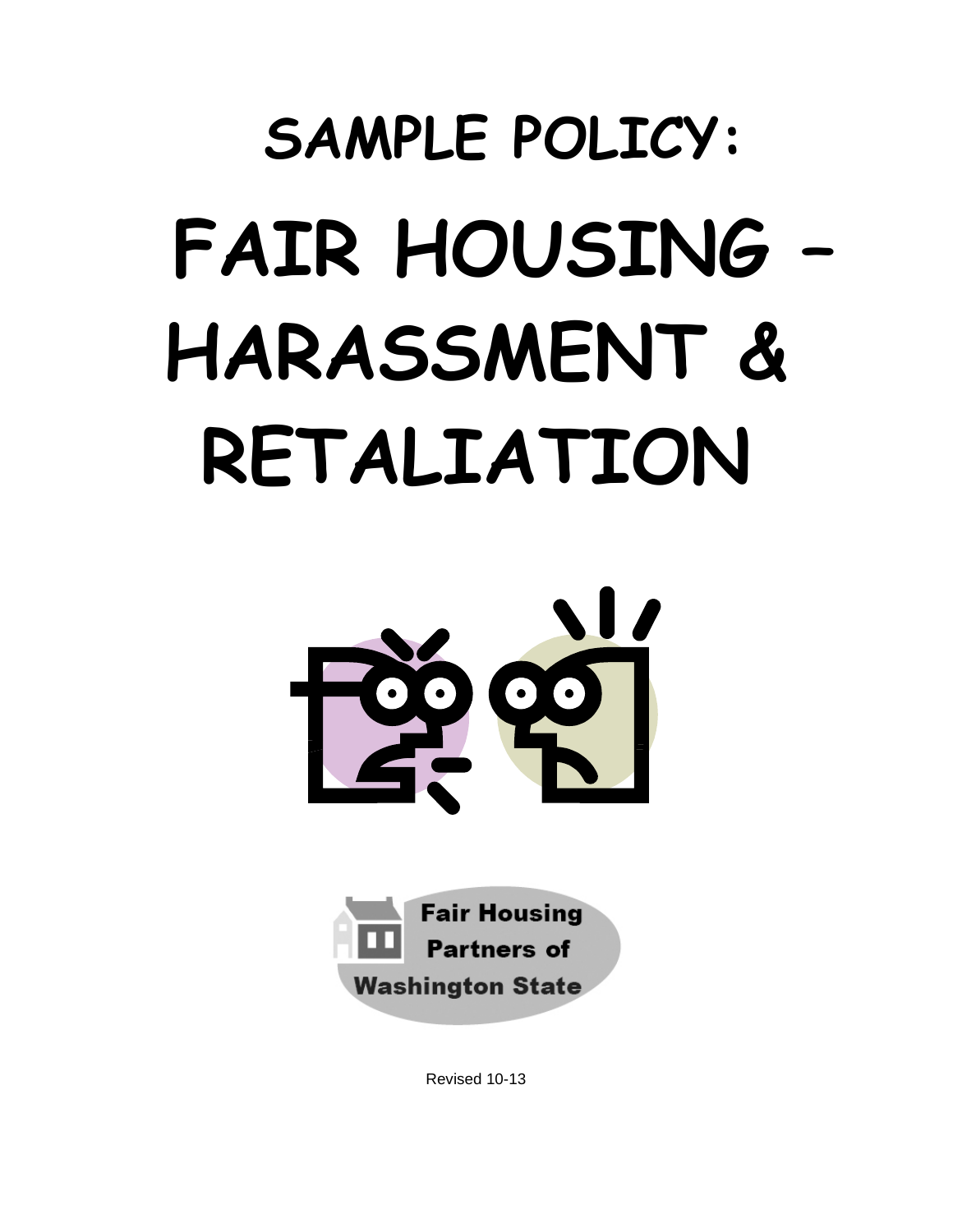# **Protected Class Harassment & Retaliation Policy**

The Fair Housing Partners of Washington State have developed this sample policy to assist you and your staff in dealing with harassment and intimidation of protected classes, and in dealing with possible acts of retaliation against a resident or employee because that person asserted rights under fair housing laws.

This free guidebook is available in CD format and also online at www.kingcounty.gov/civilrights. The Fair Housing Partners have collaborated to create other resources for housing providers –

- **Fair Housing in Washington State: Top 100 FAQs for Property Owners & Managers**
- **Reasonable Accommodations and Modifications for People with Disabilities**
- **Service Animals**
- **Domestic Violence & Fair Housing**
- **A Guide to Fair Housing for Nonprofit Housing & Shelter Providers**
- **Fair housing posters** (specific to each fair housing agency)

To share your comments about this guidebook, please contact the King County Office of Civil Rights.



**Washington State Human Rights Commission King County Office of Civil Rights Seattle Office for Civil Rights Tacoma Human Rights and Human Services Department Fair Housing Center of Washington Northwest Fair Housing Alliance**

This information does not constitute legal advice. The fair housing laws are subject to change. If you have questions about fair housing issues, please contact one of the agencies listed in Appendix A.

# **AVAILABLE IN ALTERNATE FORMATS UPON REQUEST Contact King County OCR, 206-263-2446, TTY Relay: 711**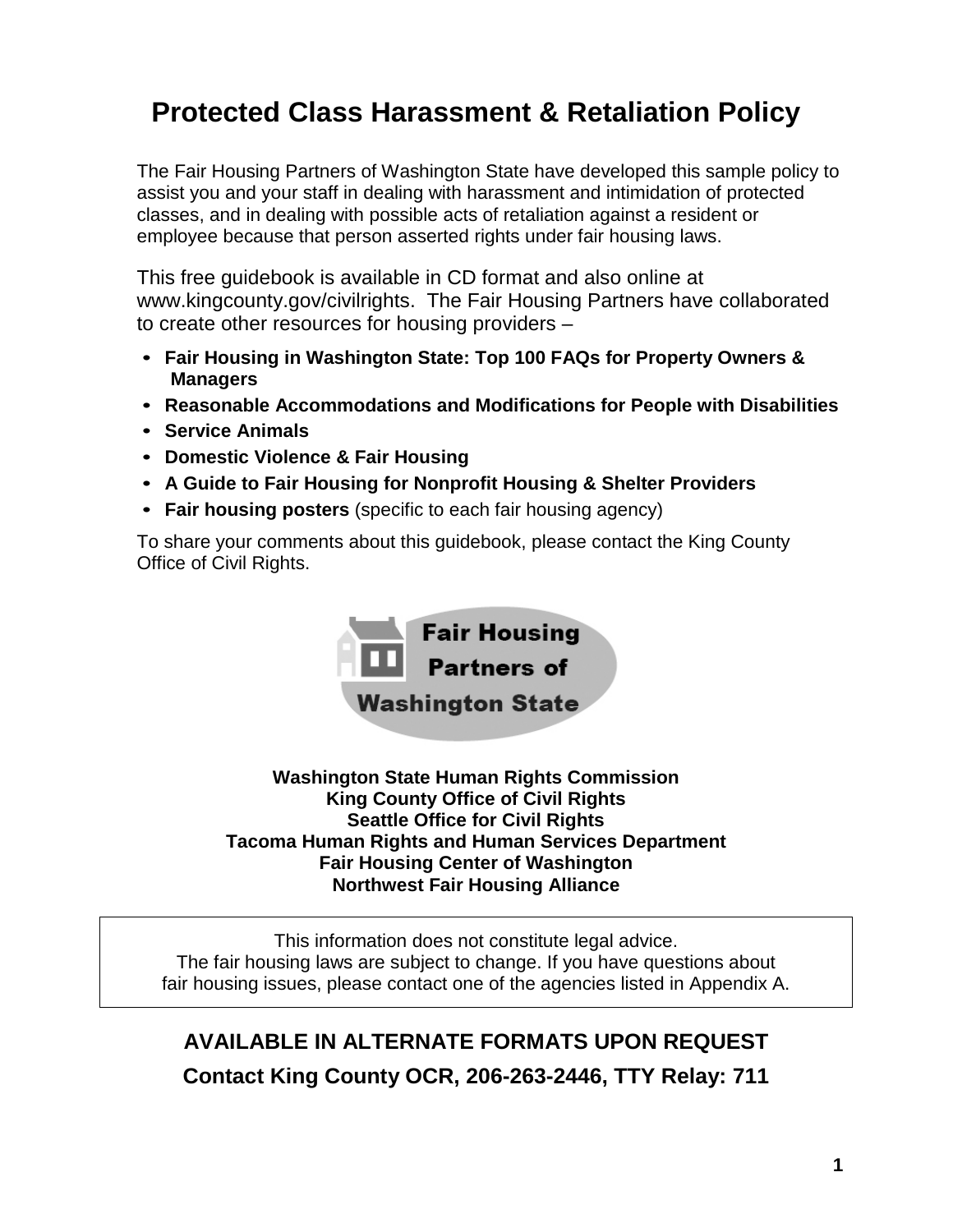# **HARASSMENT & RETALIATION POLICY**

## **BACKGROUND**

### **Harassment**

Under fair housing laws, "harassment" includes abusive, foul or threatening language or conduct directed at a resident, employee or guest because of protected class (such as race, color, national origin, religion, sex, disability, family status, sexual orientation, etc.). Harassment is conduct that is sufficiently severe and/or pervasive to affect someone's ability to use and enjoy their housing. Harassing conduct includes:

 Coercing a person, orally, in writing, or by other means, to deny or limit that person's benefits in connection with the sale or rental of a dwelling or in connection with a residential real estate-related transaction because of protected class.

Examples:

- A staff person tells a negative joke about Asians in front of the manager, who does nothing about it.
- A leasing agent makes fun of a resident who wears a turban.
- Someone posts a comic strip in the laundry room that ridicules religion, and management takes no action.
- Threatening, intimidating or interfering with people in their enjoyment of a dwelling because of their protected class, or that of their visitors or associates.

Examples:

- A landlord warns a resident that he will be evicted if he continues to have visitors who are Latino.
- A manager offers a resident a rent discount in return for a date.
- A contracted vendor openly ogles female residents at the pool, making them feel uncomfortable.

#### **Retaliation**

Fair housing laws define retaliation as unlawful coercion, intimidation, threats, or interference with anyone who exercises or enjoys fair housing rights. These laws also include protection against retaliation because a person aided or encouraged someone else to exercise or enjoy any fair housing right. Conduct considered retaliation includes:

 Taking negative actions against anyone because that person has made a complaint about possible discrimination to management.

Examples:

 A landlord issues a 20-day termination notice to a resident because she complained about maintenance staff making sexually explicit comments to her.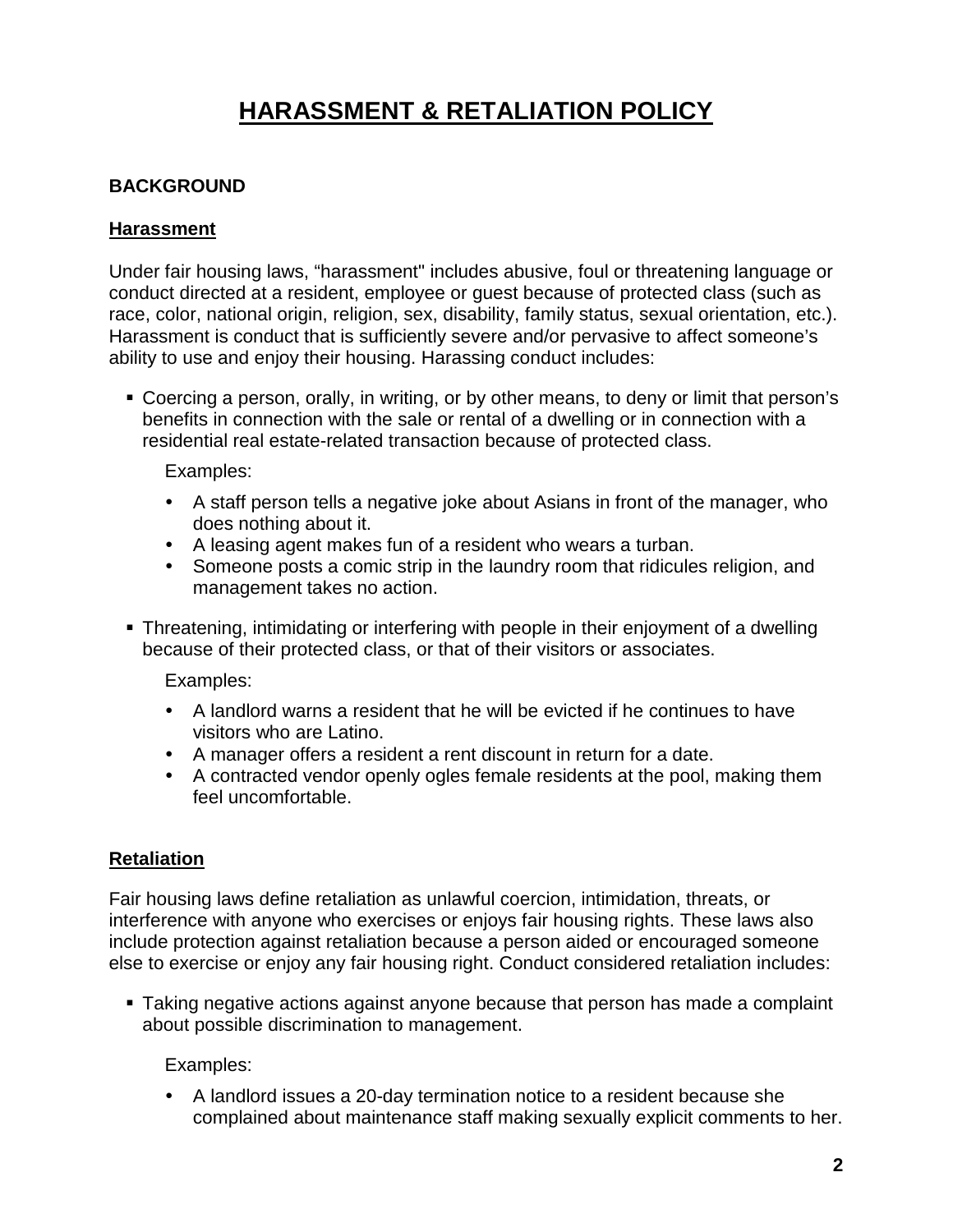- An assistant manager rarely issues 10-day notices for noise, but begins issuing them to a resident who has complained about a neighbor making racial comments.
- A condominium board fails to notify a homeowner of an association meeting because the homeowner requested a reasonable accommodation for his disability.
- Taking negative actions against someone because that person engages in activities designed to make others aware of, or encouraging such others to exercise, rights granted or protected by fair housing laws.

## Examples:

- After a landlord learns a resident handed out fair housing brochures, he denies the resident's request to use the community room for a party.
- A manager disciplines a maintenance worker because he told a resident with a disability that he could request installation of grab bars in his bathroom as a reasonable modification.
- Taking negative actions against someone because that person has testified, assisted, or participated in an investigation under fair housing laws.

Examples:

- A manager tells an employee he will be "watching her closely" because she gave testimony in a housing discrimination complaint filed against the property.
- After a resident advocates for a neighbor who had experienced sexual orientation harassment from a staff person, the manager denies the resident's request to transfer to another apartment.
- Threatening or taking an adverse employment action against an employee who assisted someone seeking to rent, buy or sell, because of the person's protected class or because the person associated with others in a protected class.

Examples:

- A landlord tells an employee she will be fired if she rents to African Americans.
- A manager tells the assistant manager she'll get a poor performance review if she continues encouraging families with children to apply for rental.
- A condo board tells its property management company that their contract will be cancelled if they allow a resident to keep a therapeutic assistance animal.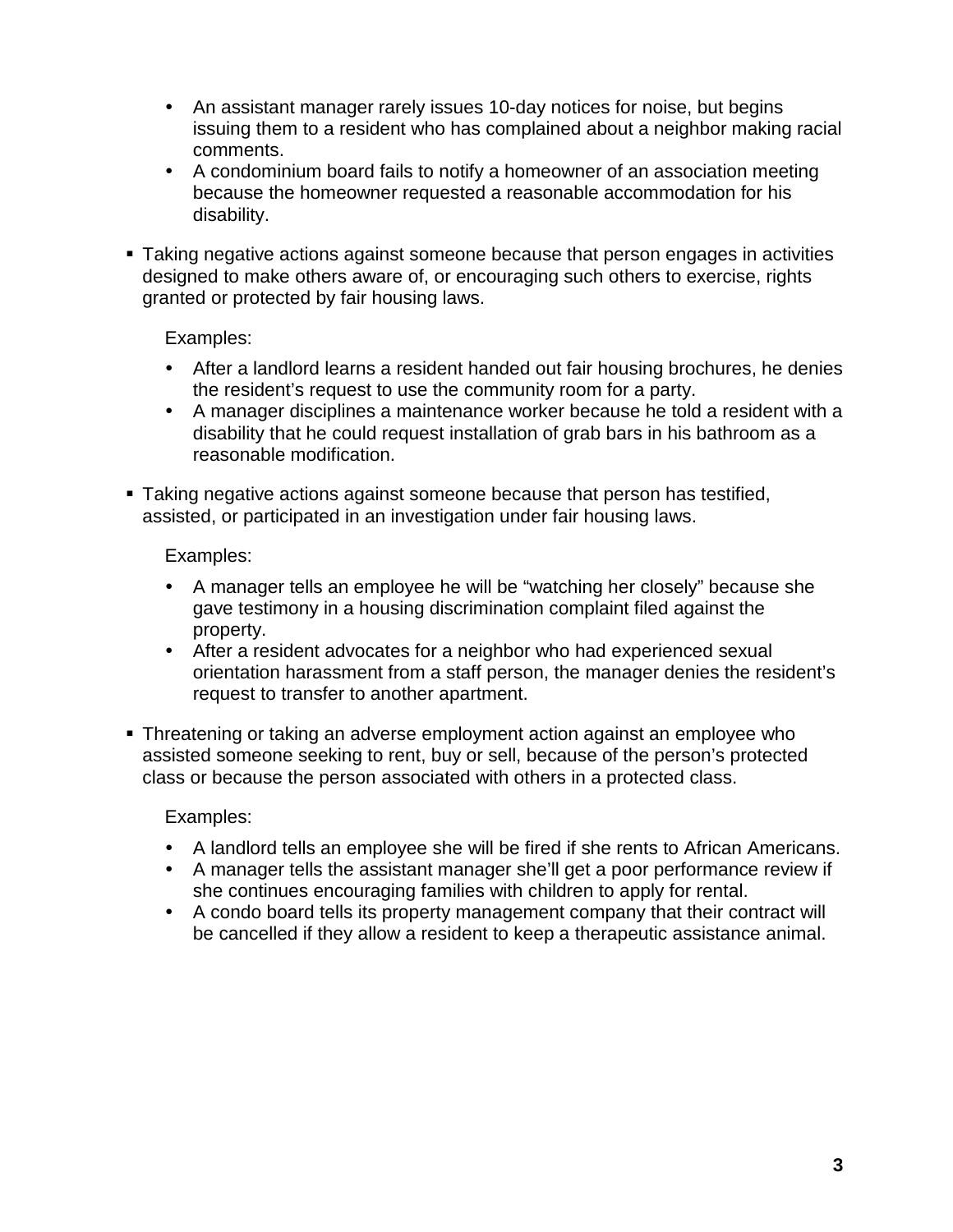# **HARASSMENT & RETALIATION POLICY**

## **GUIDELINES FOR STAFF**

We will not tolerate harassment or intimidation of a resident, guest or staff person because of that person's protected class – race, color, national origin, religion, sex, disability, familial status**, (insert additional local protected classes depending on the location of your property).** Discriminatory harassment and intimidation are violations of the fair housing laws and are prohibited. Harassment and intimidation include abusive, foul or threatening language or behavior based on someone's protected class.

Any staff person who witnesses or learns of possible discriminatory harassment or intimidation, or receives a complaint from a resident must take it seriously and respond promptly. Harassing or intimidating behavior in violation of fair housing laws will be considered a tenancy rule violation and may be grounds for termination of tenancy.

All staff shall model appropriate non-discriminatory behavior. We will strive to cultivate and maintain a living environment that is free from harassment or intimidation. All staff should be familiar with how to recognize, avoid and address discriminatory harassment or intimidation.

Our policy also prohibits retaliation (coercion, intimidation, threats, or interference) against any person who has exercised fair housing rights or helped another person to exercise them, or participated in any fair housing investigation.

## **PROCEDURES**

**In cases of emergency**, such as immediate threat of bodily harm, call 911.

**If a staff person observes an incident of discriminatory harassment**, alert management about the situation promptly.

**When a resident complains of discriminatory harassment**, tell the resident that you take the complaint seriously and will look into the matter. Ask for a written complaint, or document the complaint in writing yourself.

**Conduct a prompt investigation** to determine whether a violation of this policy has occurred based on all facts and circumstances, the nature of the allegation, and the context in which the alleged incidents occurred.

- When discussing the allegations with the alleged harasser(s), remind them that harassment and retaliation is not tolerated and state that it is your company policy to investigate all such allegations.
- **Thoroughly document all information gathered.**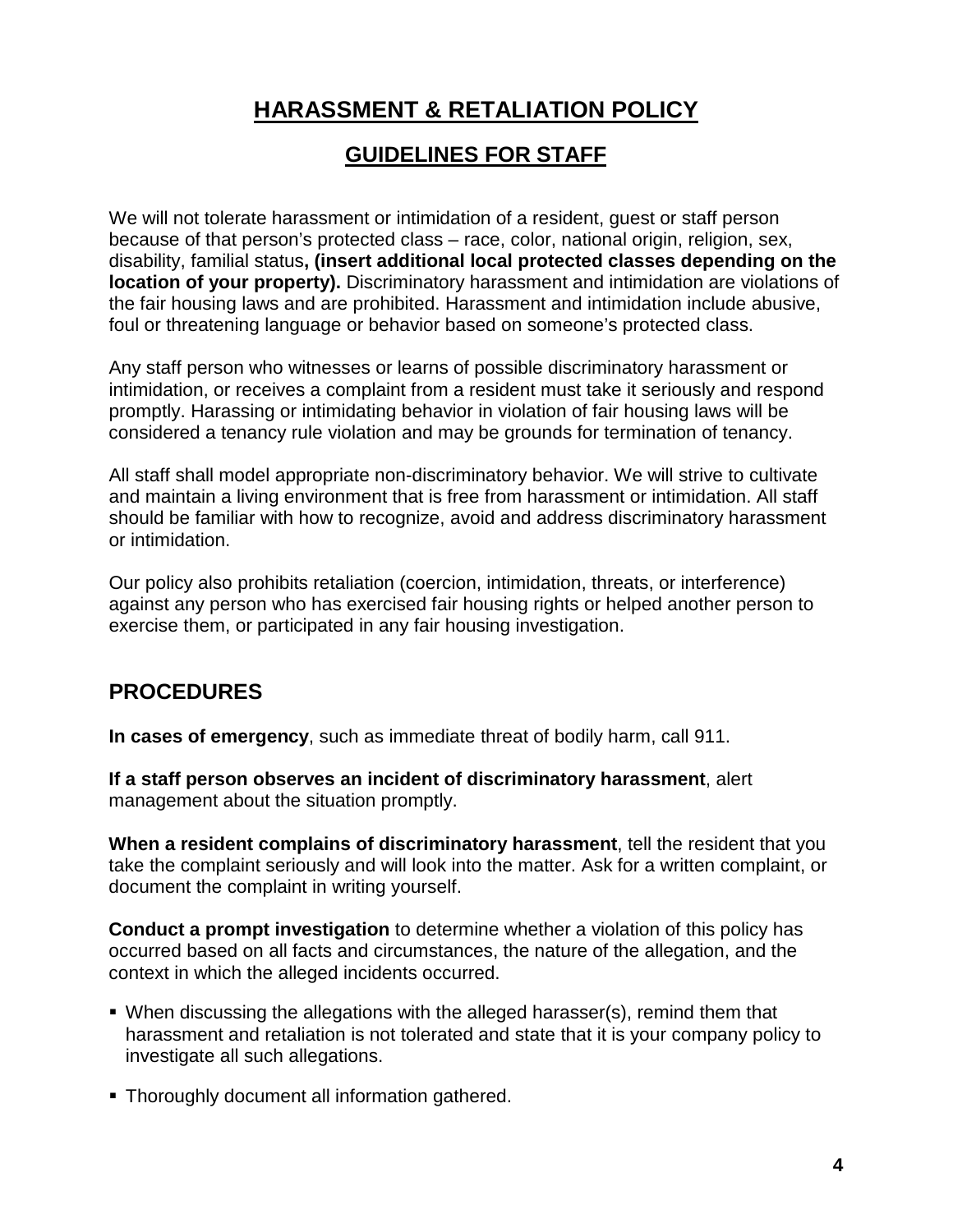## **If you are unable to verify a violation of the policy following the investigation:**

- Document the complaint and results of the investigation in both the complaining person's and alleged harasser's files.
- Remind anyone alleged to have engaged in discriminatory harassment about management's commitment to a harassment-free housing environment, and that we will not tolerate retaliation against the complaining person or others who were involved.
- **Promptly inform the complaining person of the results of the investigation and, if** appropriate, the actions taken by management.
- For ongoing resident conflict that cannot be verified as motivated by protected class discrimination, staff may refer residents to the local Dispute Resolution Center or other local mediation services, or hire an outside consultant/mediator.
- Monitor for retaliation by any alleged harasser and deal with it in the same manner as allegations of discriminatory harassment under this policy.

#### **If the investigation indicates a violation of the policy occurred:**

- Document the complaint and results of the investigation in both the complaining person's and harasser's files.
- Proceed with progressive disciplinary action up to and including eviction of the harasser, if necessary, for ongoing or serious violations. For example, if the allegation involves an isolated incident of a single derogatory statement, it may be appropriate to issue the harasser a 10-day notice to comply with a stern written warning that additional incidents could result in termination of tenancy. On the other hand, if the situation involves a single incident of physical violence, a notice to terminate tenancy may be appropriate.
- Promptly inform the complaining person of the results of the investigation and, if appropriate, the actions taken by management.
- Remind all those involved that we will not tolerate retaliation against the complaining person or others involved in the investigation.
- Monitor for retaliation by any harasser and deal with it in the same manner as allegations of discriminatory harassment under this policy.

## **RESOURCES**

If you have any questions regarding your rights and responsibilities under the fair housing laws, contact a fair housing agency listed on the appendix list.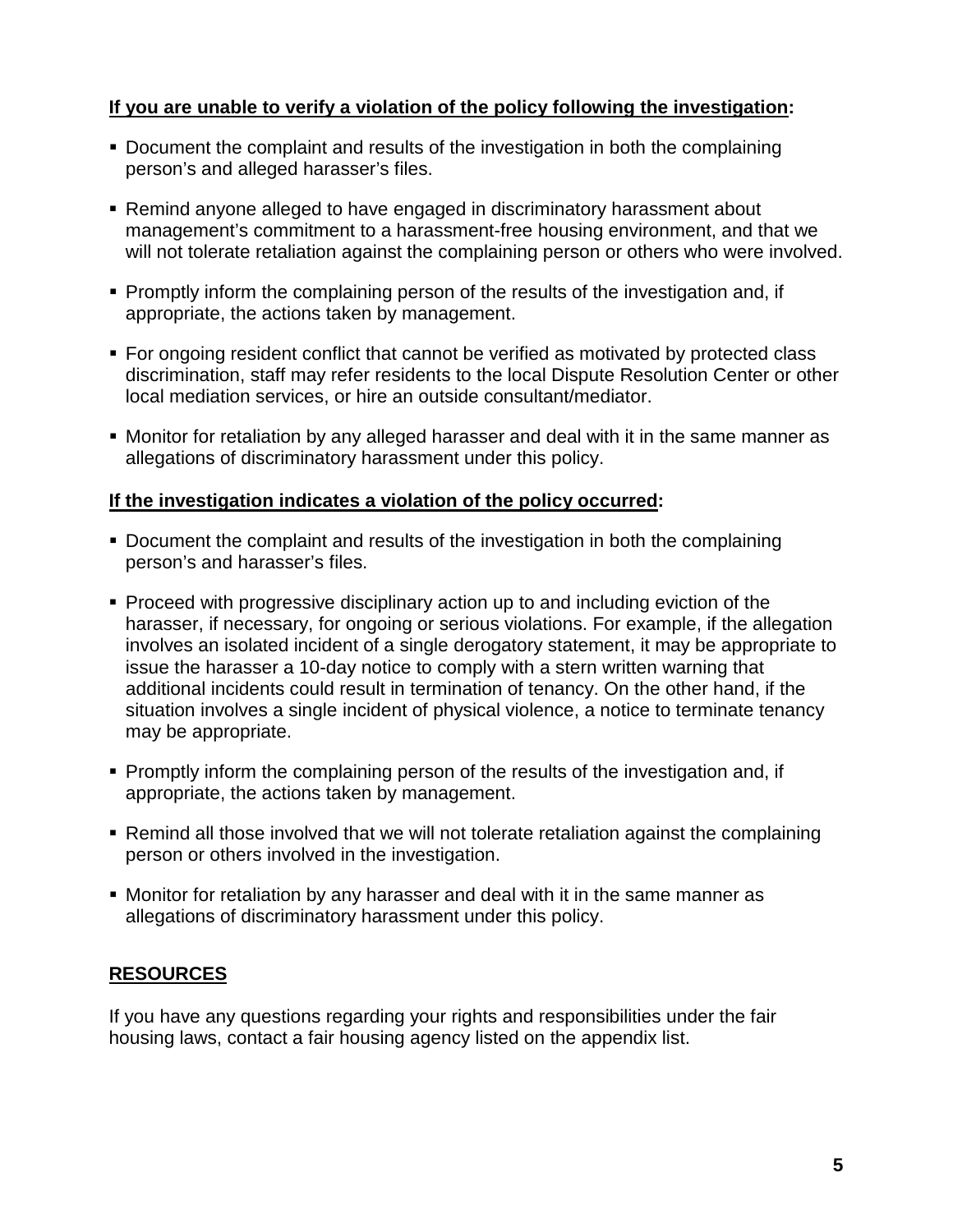# **HARASSMENT & RETALIATION POLICY GUIDELINES FOR RESIDENTS**

## **HARASSMENT & RETALIATION POLICY**

It is our policy that we will not tolerate harassment or intimidation of a resident, guest or staff person because of that person's protected class – race, color, national origin, religion, sex, disability, familial status**, (insert additional local protected classes depending on the location of your property).** Discriminatory harassment and intimidation are violations of the fair housing laws and are prohibited. Harassment and intimidation include abusive, foul or threatening language or behavior based on someone's protected class.

We will not tolerate retaliation by staff or residents against anyone who complains of discriminatory harassment or intimidation or who asserts his or her rights under fair housing laws. We will not tolerate retaliation by staff or residents against any witness who provides evidence or participates in an investigation of discriminatory harassment or intimidation.

## **PROCEDURES**

If you experience or witness discriminatory harassment or intimidation, you are strongly encouraged to address or report the incident as follows:

- In cases involving immediate threat of bodily harm, call 911.
- If you are the victim of a hate crime such as vandalized property or a threat of harm to yourself or your property, contact your local police department's hate crime unit.
- If you feel safe doing so, ask the person doing the harassing to stop the behavior.
- Report the problem to **[insert contact info for designated staff person(s)]**.
- Management will take your complaint seriously and get back to you after looking into the matter.
- If you believe management has failed to take appropriate action regarding your complaints of discriminatory harassment or intimidation, contact **[insert contact info for property management company]** or a fair housing agency in your area listed on the attached sheet.
- If you believe that the person you complained about or anyone else has treated you badly because you complained about discriminatory harassment or intimidation, report the retaliatory behavior to **[insert contact info for property management company]**  or a fair housing agency.

*If you have questions regarding your rights and responsibilities under the fair housing laws, contact a fair housing agency in your area listed on the next page.*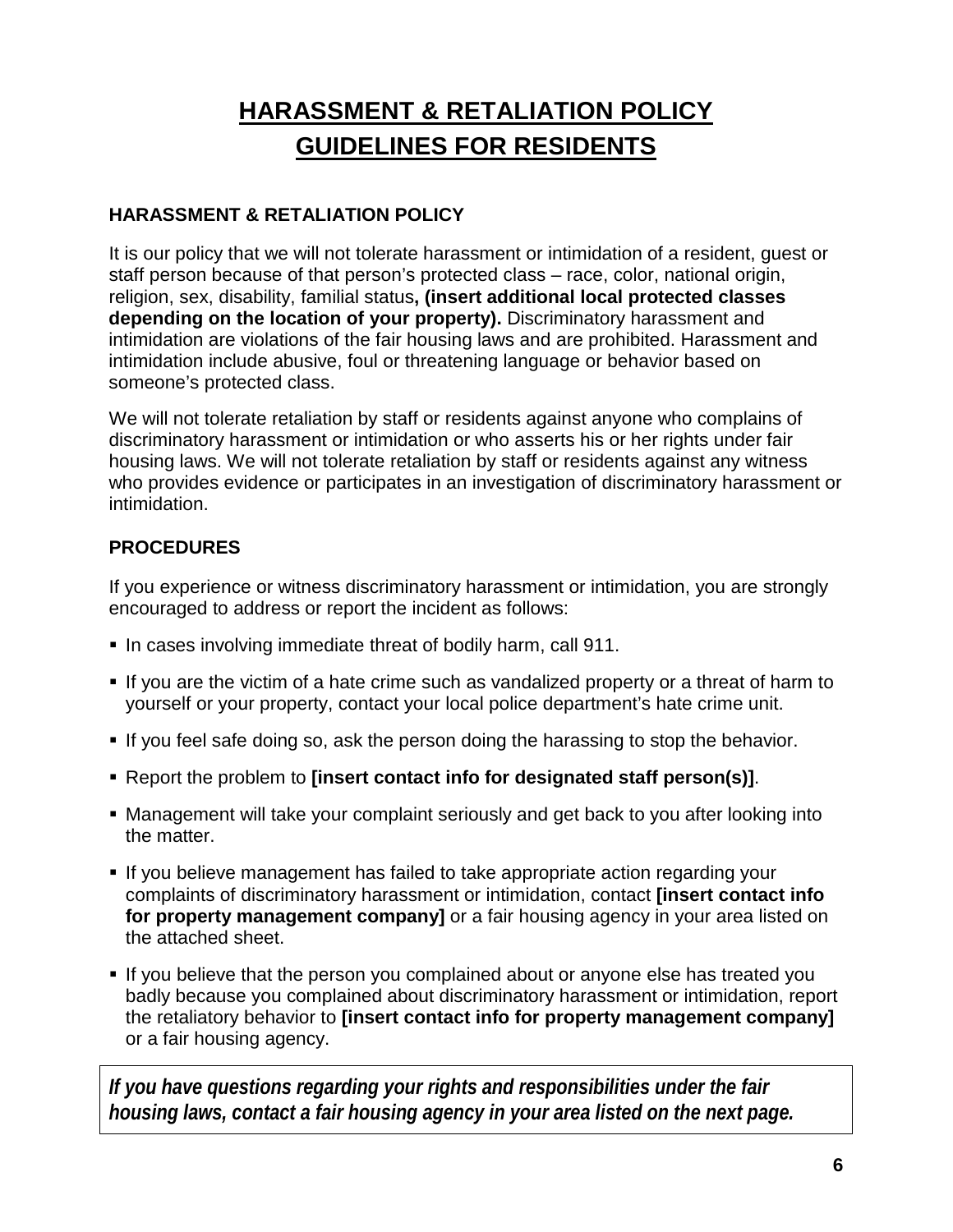## **FAIR HOUSING AGENCIES IN WASHINGTON STATE**

| <b>FAIR HOUSING ENFORCEMENT AGENCIES</b>                                                                                                               |                                                                                                                                                                                                             |                                                                                                                                                                                                                                                                                 |                                                                                               |                                                                                                                                                                                                                                                                         |                                                                                                                                                                                                                                            |
|--------------------------------------------------------------------------------------------------------------------------------------------------------|-------------------------------------------------------------------------------------------------------------------------------------------------------------------------------------------------------------|---------------------------------------------------------------------------------------------------------------------------------------------------------------------------------------------------------------------------------------------------------------------------------|-----------------------------------------------------------------------------------------------|-------------------------------------------------------------------------------------------------------------------------------------------------------------------------------------------------------------------------------------------------------------------------|--------------------------------------------------------------------------------------------------------------------------------------------------------------------------------------------------------------------------------------------|
| U.S. Dept. of<br><b>Housing &amp; Urban</b><br><b>Development</b><br><b>Fair Housing</b><br>909 First Avenue<br>Suite 205<br>Seattle, WA<br>98104-1000 | <b>Washington State</b><br><b>Human Rights</b><br><b>Commission</b><br>711 S. Capitol Way<br>Suite 402<br>Olympia, WA<br>98504-2490                                                                         | <b>King County</b><br><b>Office of Civil</b><br><b>Rights</b><br><b>Chinook Building</b><br>401 Fifth Avenue<br>Suite 215<br>Seattle, WA<br>98104-1818                                                                                                                          |                                                                                               | <b>Seattle Office for</b><br><b>Civil Rights</b><br>810 Third Avenue<br>Suite 750<br>Seattle, WA<br>98104-1627                                                                                                                                                          | <b>Tacoma</b><br><b>Human Rights</b><br>747 Market Street<br><b>Room 836</b><br>Tacoma, WA<br>98402-3779                                                                                                                                   |
| 206-220-5170<br>800-877-0246<br>TTY 206-220-5185<br>Fax 206-220-5447                                                                                   | 360-753-6770<br>800-233-3247 in WA<br>TTY 800-300-7525<br>Fax 360-586-2282                                                                                                                                  | 206-263-2446<br>TTY Relay: 711<br>Fax 206-296-4329                                                                                                                                                                                                                              |                                                                                               | 206-684-4500<br>TTY 206-684-4503<br>Fax 206-684-0332                                                                                                                                                                                                                    | 253-591-5151<br>TTY 253-591-<br>5153<br>Fax 253-591-5050                                                                                                                                                                                   |
| www.hud.gov/local/<br>sea/seafhome.html                                                                                                                | www.hum.wa.gov                                                                                                                                                                                              | www/kingcounty.gov/<br>civilrights                                                                                                                                                                                                                                              |                                                                                               | www.seattle.gov/<br>civilrights                                                                                                                                                                                                                                         | www.cityoftacoma.<br>org/humanrights                                                                                                                                                                                                       |
| <b>Protected Classes</b>                                                                                                                               | <b>Protected Classes</b>                                                                                                                                                                                    | <b>Protected Classes</b>                                                                                                                                                                                                                                                        |                                                                                               | <b>Protected Classes</b>                                                                                                                                                                                                                                                | <b>Protected Classes</b>                                                                                                                                                                                                                   |
| Race<br>Color<br>National Origin<br>Religion<br>Sex<br><b>Disability</b><br><b>Familial Status</b>                                                     | Race<br>Color<br>National Origin<br>Creed<br>Sex<br><b>Disability</b><br><b>Familial Status</b><br><b>Marital Status</b><br><b>Sexual Orientation</b><br>(incl. gender identity)<br>Veteran/Military Status | Race<br>Color<br><b>National Origin</b><br>Religion<br>Gender<br><b>Disability</b><br><b>Familial Status</b><br><b>Marital Status</b><br><b>Sexual Orientation</b><br>(incl. gender identity)<br>Age<br>Section 8<br>Ancestry<br>Use of a Service or<br><b>Assistive Animal</b> |                                                                                               | Race<br>Color<br><b>National Origin</b><br>Religion/Creed<br>Sex<br><b>Disability</b><br><b>Parental Status</b><br><b>Marital Status</b><br><b>Sexual Orientation</b><br>Gender Identity<br>Age<br>Section 8<br>Political Ideology<br>Veteran/Military<br><b>Status</b> | Race<br>Color<br><b>National Origin</b><br>Religion<br>Sex<br><b>Disability</b><br><b>Familial Status</b><br><b>Marital Status</b><br><b>Sexual Orientation</b><br>Gender Identity<br>Age<br>Ancestry<br>Veteran/Military<br><b>Status</b> |
| File within 1 year<br>Jurisdiction:<br><b>United States</b>                                                                                            | File within 1 year<br>Jurisdiction:<br>Washington                                                                                                                                                           | File within 365 days<br>Jurisdiction:<br>Unincorporated<br><b>King County</b>                                                                                                                                                                                                   |                                                                                               | File within 1 year<br>Jurisdiction:<br>City of Seattle                                                                                                                                                                                                                  | File within 1 year<br>Jurisdiction:<br>City of Tacoma                                                                                                                                                                                      |
| <b>FAIR HOUSING ADVOCACY, EDUCATION &amp; OUTREACH ORGANIZATIONS</b>                                                                                   |                                                                                                                                                                                                             |                                                                                                                                                                                                                                                                                 |                                                                                               |                                                                                                                                                                                                                                                                         |                                                                                                                                                                                                                                            |
| In Western Washington:                                                                                                                                 |                                                                                                                                                                                                             |                                                                                                                                                                                                                                                                                 | In Eastern Washington:                                                                        |                                                                                                                                                                                                                                                                         |                                                                                                                                                                                                                                            |
| <b>Fair Housing Center of Washington</b><br>1517 S. Fawcett Avenue, Suite 250<br>Tacoma, WA 98402                                                      |                                                                                                                                                                                                             |                                                                                                                                                                                                                                                                                 | <b>Northwest Fair Housing Alliance</b><br>35 West Main Avenue, Suite 250<br>Spokane, WA 99201 |                                                                                                                                                                                                                                                                         |                                                                                                                                                                                                                                            |
| 253-274-9523, 888-766-8800 (toll free),<br>Fax 253-274-8220<br>www.fhcwashington.org                                                                   |                                                                                                                                                                                                             |                                                                                                                                                                                                                                                                                 | 509-325-2665, 800-200-FAIR (in 509 area code),<br>Fax 509-325-2716<br>www.nwfairhouse.org     |                                                                                                                                                                                                                                                                         |                                                                                                                                                                                                                                            |
|                                                                                                                                                        |                                                                                                                                                                                                             |                                                                                                                                                                                                                                                                                 |                                                                                               |                                                                                                                                                                                                                                                                         |                                                                                                                                                                                                                                            |

**RETALIATION:** Fair housing laws prohibit retaliation – an act of harm by anyone against a person who has asserted fair housing rights (by making an informal discrimination complaint, filing a civil rights complaint, or being otherwise involved in an investigation).